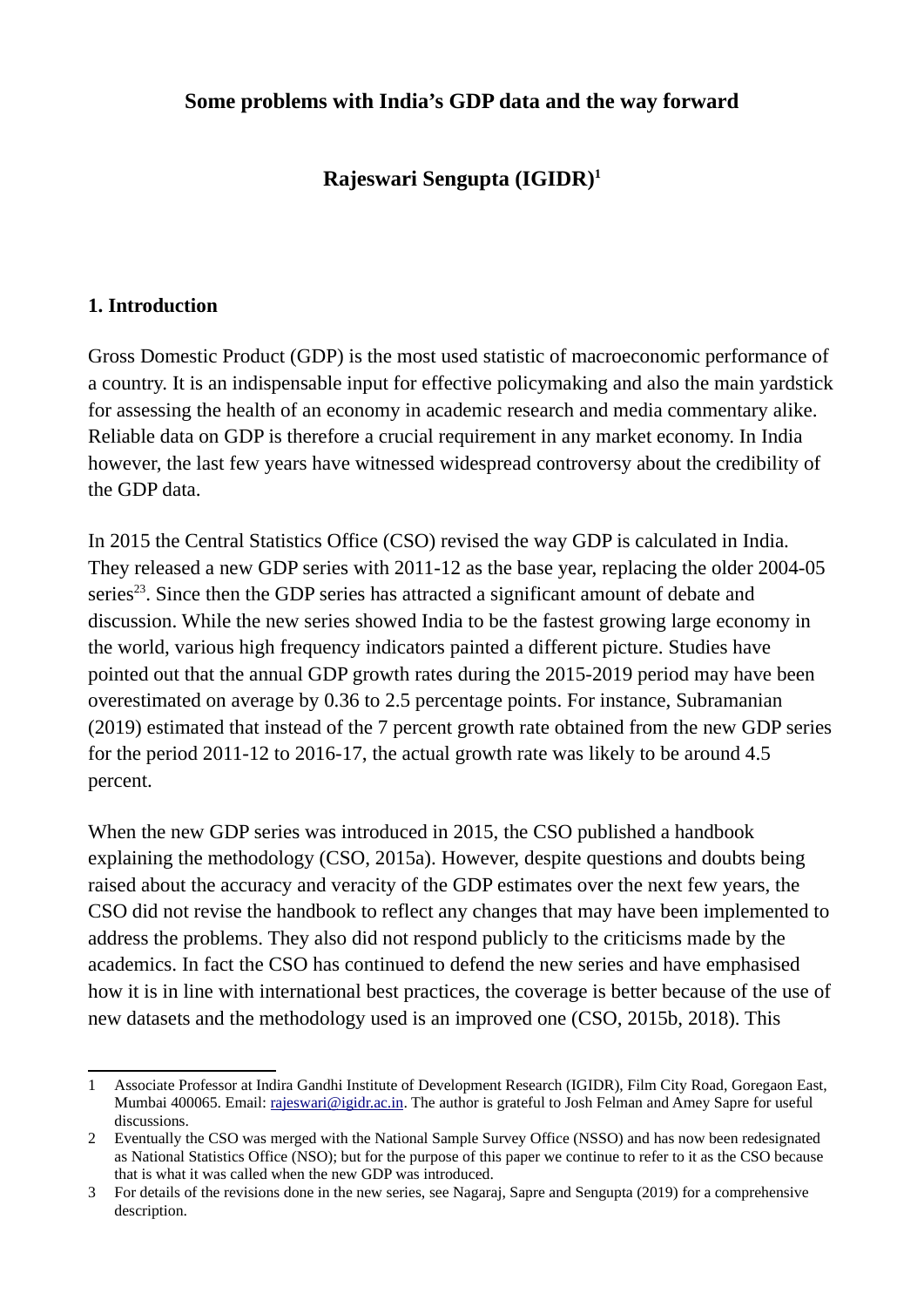refusal by the CSO to even acknowledge the problems, let alone address them has further entrenched the scepticism in the academic community.

With the inaction of the CSO and with every passing year, the intensity of the controversy seems to have gotten diluted. Nevertheless the problems remain, and it is important to keep the discussion alive, so that at the minimum, all stakeholders can use the data with appropriate caution.

With this objective in mind, in this paper we revisit some of the main issues that have been analysed over the last few years in context of the new GDP series, and offer some recommendations in order to improve the credibility of the data.<sup>[4](#page-1-0)</sup>

Changing the base year of GDP, which is a common practice all over the world including India, would typically lead to a marginal increase in the absolute size of the economy. This is because the use of improved methodologies and new databases would presumably be able to better capture the output produced in the economy. At the same time the growth rate of GDP would rarely change. In other words, alteration of the base year would have no impact on the pace of expansion or contraction of economic activity, as the case maybe. This however was not the case with the base year revision of 2011-12.

The absolute size of GDP in 2011-12 contracted by 2.3 percent compared to the old series while the annual real GDP growth rate increased drastically from 4.8 percent in the old series to 6.2 percent in the new series, in 2013-14. Most notably the growth rate of the manufacturing sector went up sharply from -0.7 percent in the old series to 5.3 percent in the new series. In a nutshell, the new GDP series showed a booming economy.

On the other hand, many high frequency indicators conveyed an entirely different story, that of a prolonged economic slowdown. A GDP growth rate of 7-7.5 percent seemed inconsistent with slowing bank credit growth, deteriorating balance sheets in both the banking and corporate sectors, weak exports, sluggish private sector investment, poor capacity utilisation in the industrial sector, and declining corporate profits, among other indicators (Subramanian, 2019).

Consequently, various stakeholders began questioning the reliability of the new GDP series. Several economists, independent researchers and analysists wrote extensively about the problems besetting the GDP series.<sup>[5](#page-1-1)</sup> In the process, a number of issues were unearthed, both with regard to the methodologies and the databases used. The main problems can be categorised into those that pertain to the nominal GDP numbers and those concerning the real growth rates.

<span id="page-1-0"></span><sup>4</sup> This is not intended to be a comprehensive description of all the problems afflicting the new GDP series but rather a brief summary of some of the main issues that we consider important.

<span id="page-1-1"></span><sup>5</sup> See for example, Nagaraj (2015a, b, c), Rajakumar (2015), Nagaraj and Srinivasan (2016), Sengupta (2016a, b), Sapre and Sinha (2016), Dholakia, Nagaraj and Pandya (2018), Subramanian (2019), Nagaraj, Sapre and Sengupta (2019), Morris and Kumari (2019), among others.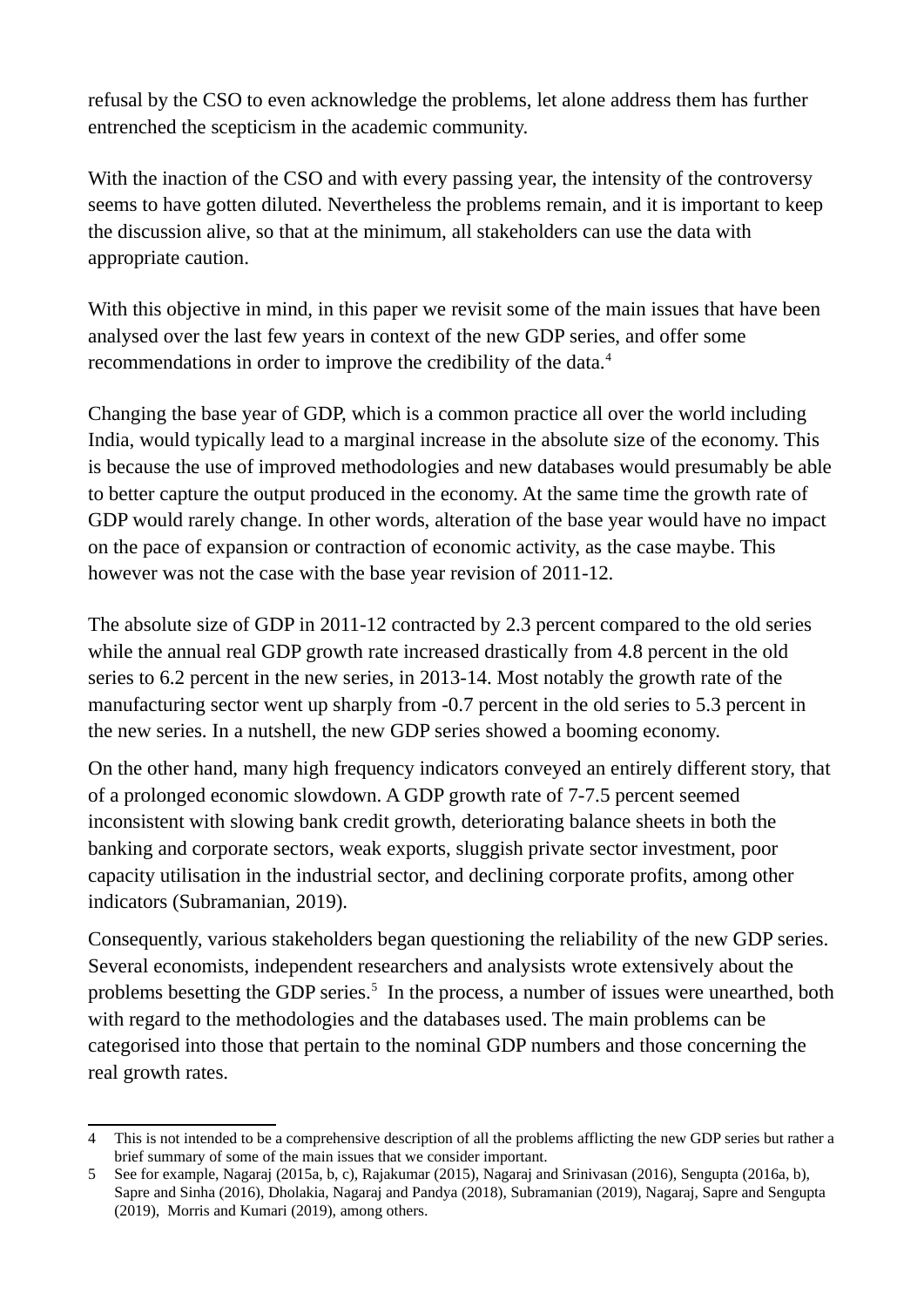In case of the *nominal* numbers, most of the problems are centred around the use of a new database introduced by the Ministry of Corporate Affairs, called the MCA21 database which contains financial accounts of the private corporate sector. This new database is now used to calculate the GDP of the organised sector. There also exist problems regarding the estimation of output produced by the unorganised sector.

On the other hand, misestimation of *real* GDP growth rates under the new series is primarily due to the deflator problem. There are issues both with the deflation procedure traditionally used by the CSO as well as with the specific deflators being applied to convert nominal output (or value added) into real value added. According to some estimates, the deflator problem alone could have resulted in an overestimation of the real GDP growth rate by as much as 2 percent in the first few years after the new series was released.

The problems concerning the deflators have existed for a long time even before the new GDP series was released, so in a way these are legacy problems of GDP measurement in India.<sup>[6](#page-2-0)</sup> However the distortions they create have come to the fore with the new GDP series (Sengupta, 2016b). One reason for the resurgence of the deflator problem is because under the old GDP series, real growth rate was calculated largely using volume based measures, especially for the manufacturing sector for example, whereas in the new series, it is calculated using value based measures. As a result the deflating procedure has become more critical than before for obtaining the real estimates. Yet the deflators used by the CSO or the methodology applied are not adequate for the task.

A combination of the factors mentioned above could lead to either an over or underestimation of the both the level as well as growth rate of GDP depending on which of the factors is more dominating at any given point of time. Irrespective of the exact direction of the mis-estimation, the fact remains that the new GDP series is wraught with problems which have dented its credibility.

This is particularly relevant in the present juncture when the Indian economy is slowly recovering from the large shock of the Covid-19 pandemic. GDP data is being used by academicians as well as policymakers to understand how strong or feeble the recovery is, but if this data itself is fundamentally problematic, then the question remains, can we really say anything meaninful about the economic recovery simply by analysing GDP growth rates?

In the absence of any robust response from the CSO or concerted effort to address the measurement problems, it seems that increasingly alternative indicators must be used for tracking the performance of the Indian economy over time. The advent of a digital age and the growing use of internet and technology in all spheres of the economy have also made this relatively easier today compared to what it would have been a few decades ago. Given the gradual erosion of credibility of official statistics, it might also make sense to start

<span id="page-2-0"></span><sup>6</sup> One may even argue that over time the CSO has improved the deflation procedure by using a combination of various price indices, still the fundamental problems remain unaddressed.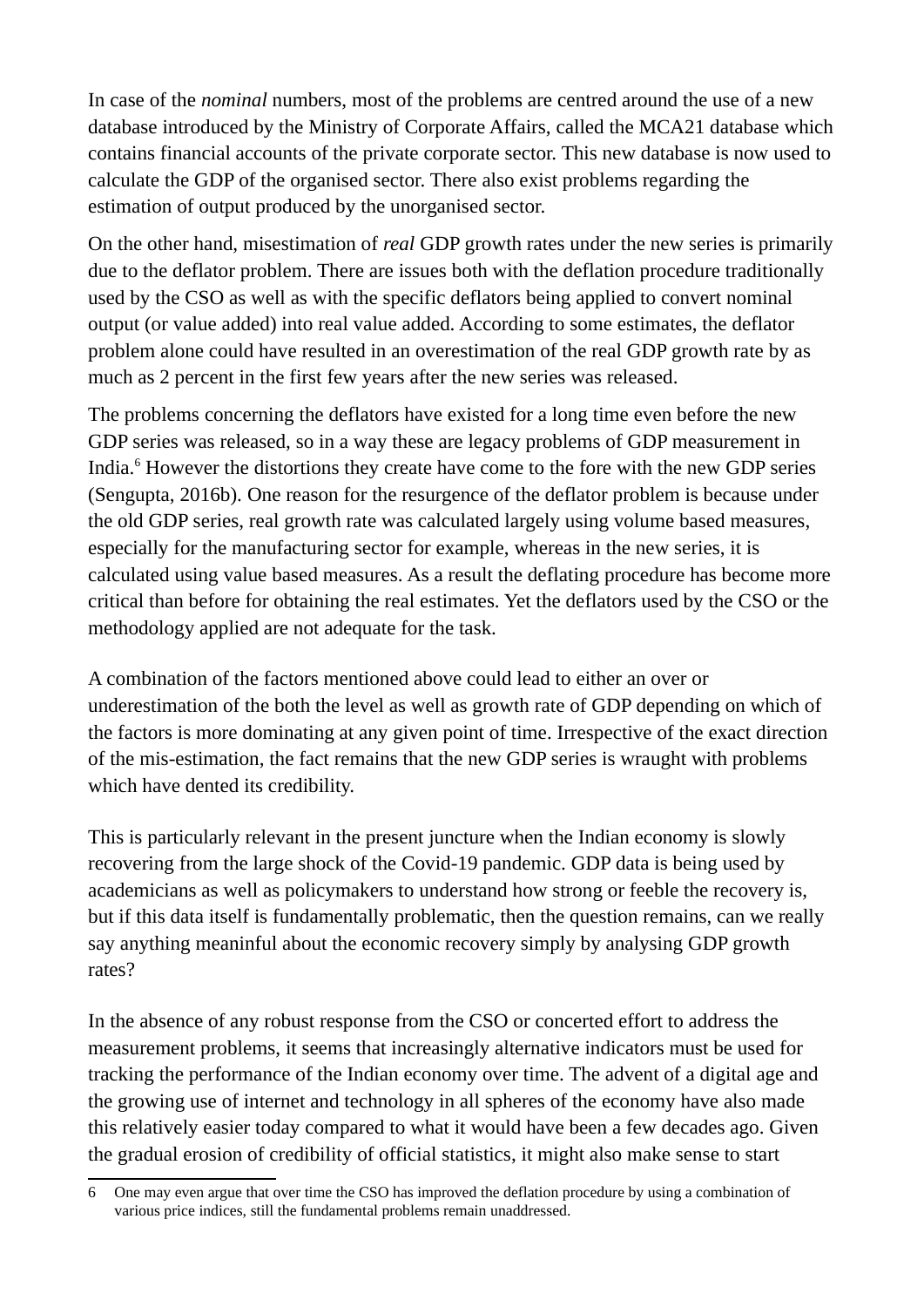making greater use of private data sources to complement the official statistics and also to validate the picture emerging from official data as regards the state of the economy and its various facets.

At the same time it is worth noting that private data, however useful, cannot be a substitute for official statistics, it can only be a complement. The use of private data can be helpful as a cross-check on the official GDP numbers. But it is not possible to use indicators to proxy GDP because the Indian economy is highly diverse and because growth rates in various sectors are not well correlated. So we will end up getting very different results depending on the particular indicators that we select. This further underscores the importance of getting the official GDP numbers right, because there is no substitute.

# **2. The deflator problem**

The methodology followed by the CSO is broadly similar to what is done all over the world. It first obtains data on the nominal values of output from financial accounts of firms. It then deflates these figures by price indices to arrive at real GDP estimates. But the CSO deviates from international practice in two ways: the price indices used for deflation and the deflating procedure followed. We consider each deviation in turn<sup>[7](#page-3-0)</sup>.

### **2.1 Price indices used**

In the GDP series, the real figures are derived by deflating the nominal data using price indices. If the deflators used are inappropriate, the estimated real magnitudes will be distorted. In most countries, nominal output is deflated using the producer price index (PPI). India does not have a PPI, and hence the CSO uses the wholesale price index (WPI) instead. The WPI however is beset with shortcomings. To begin with, it does not measure the price of services and services constitute two-thirds of the Indian GDP. Secondly, the WPI assigns a heavy weight to commodities, especially oil. This means that when oil prices fall (or go up) the WPI falls (increases), and this leads to an over (under) estimation of the GDP growth rate, as explained in the next section.

### **2.2 Deflation procedure**

There is a fundamental issue with the deflation procedure used in Indian GDP measurement. Gross value added at current prices is the difference between the value of aggregate output of goods and services and the value of intermediate inputs or raw materials used in the production process. In order to convert this into value added in constant prices i.e. to obtain

<span id="page-3-0"></span><sup>7</sup> The deflator related issues in GDP measurement have also been explained in detail in Nagaraj et al (2019).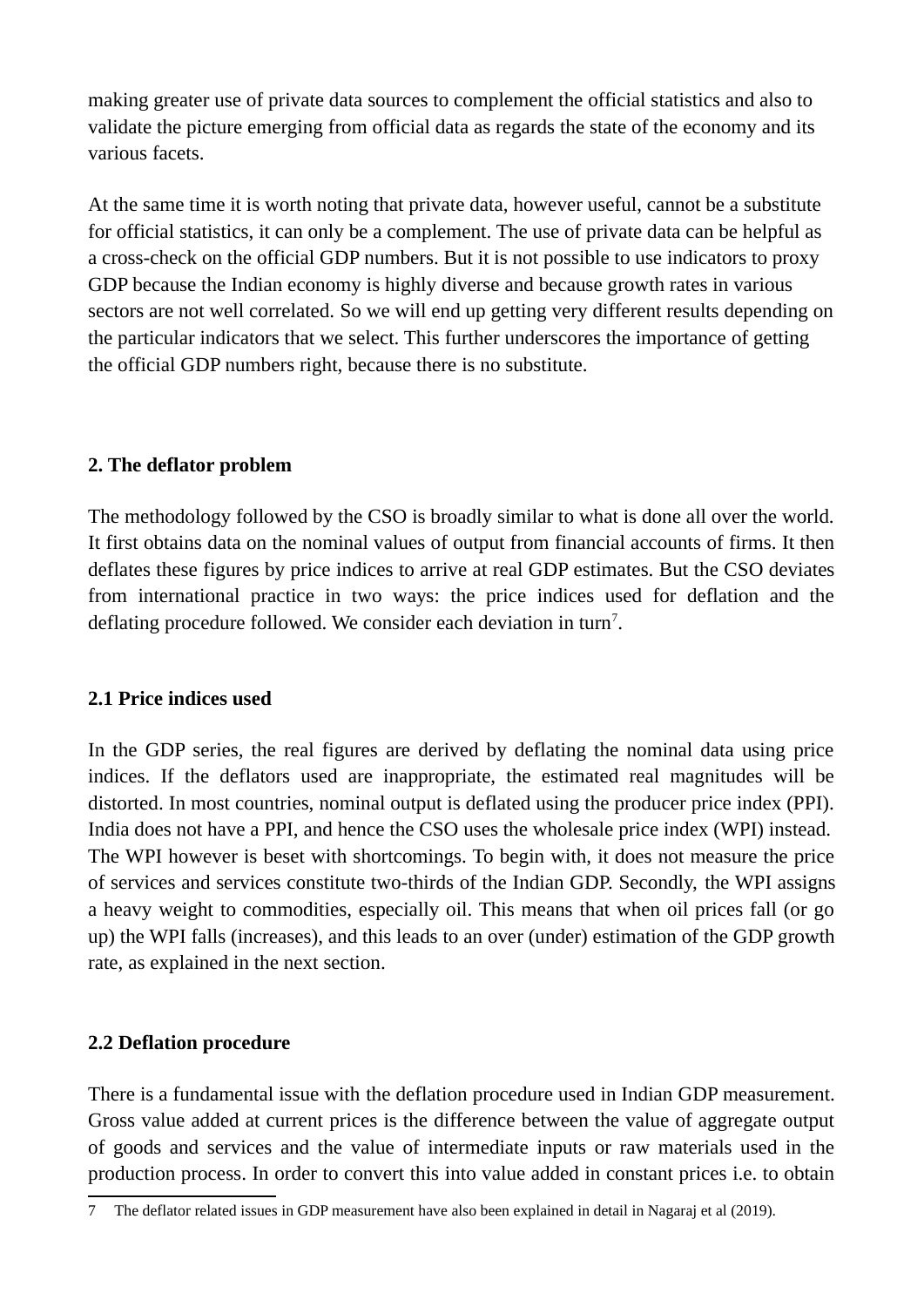real value added, the nominal GVA must be deflated using suitable price deflators. Nearly every major country of the world (with the exception of China and India) follows a methodology called "double deflation", a standard international practice. Sims (1969) provides a theoretical justification for double deflation. In this method, value of nominal output is deflated using an output price deflator, while value of inputs is deflated using a separate input price deflator. Then, the real inputs are subtracted from real outputs to derive estimates of real GVA.

However the CSO follows a single deflation practice. It first computes the nominal GVA and then deflates this number using a single deflator to obtain the real GVA. This means that the single deflator has to balance its role as a deflator for the nominal value of output and its role as a deflator for the nominal value of inputs (Nagaraj and Srinivasan, 2016). The CSO (CSO, 2015a) does not explain why it chose to stick with the single deflation procedure even as the the GDP estimation methodology underwent drastic changes in the new series.

The implication of using single deflation is that if input prices are in sync with output prices, there is no problem and both methodologies will give similar results. But if the two price series diverge, then single deflation can over, or understate growth by a big margin, depending upon the direction of movement of the two prices. The most commonly used deflator in India as mentioned earlier is the WPI which is heavily weighted towards commodities. Hence, whenever there is a sharp fall in oil prices for example, nominal GDP growth in India will be inflated. This is exactly what had happened for the first few years after the release of the new GDP series. Figure 1 below shows the divergence between WPI quarterly inflation and retail price inflation as captured by the consumer price index (CPI) over the period from June 2012 to December 2021. In the 2014-2017 period, oil prices plunged, causing the WPI to fall sharply relative to the CPI. Between December 2014 and December 2017 WPI inflation averaged -0.16 percent while CPI inflation averaged 4.37 perccent. This meant that real GDP growth largely obtained by deflating nominal GDP using WPI, was probably overstated, which in turn drew severe criticisms from various quarters about the reliability of the GDP series.

The reason this happens is because if the price of inputs falls sharply, profits will increase, and nominal GVA will go up. Since real GDP is supposed to be measured at "constant prices", this increase needs to be *deflated away*. While double deflation will do this, single deflation will not work in this situation. In fact, if a commodity-weighted deflator like the WPI is used, nominal growth will be inflated, on the grounds that prices are actually falling. In this case, real growth will be seriously overestimated. As the gap between input and output prices starts to close, the problem will diminish. But that in turn could send a misleading signal, because it might seem that growth is slowing, when only the measurement bias is disappearing (Nagaraj et al, 2019).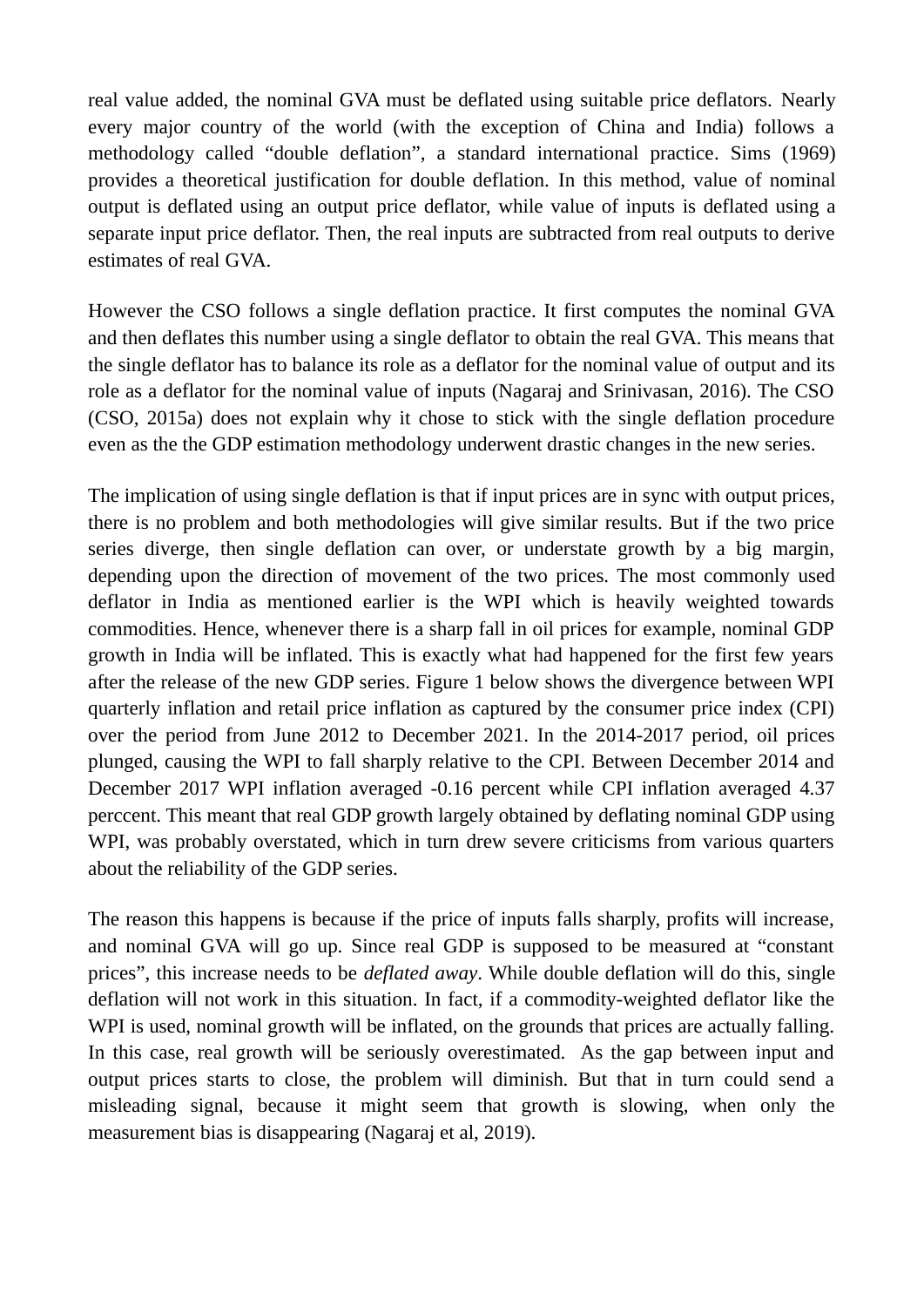The opposite problem will happen when oil (or in general commodity) prices start rising, as is the case at present. With the Russian invasion of Ukraine and consequent supply shortages, global crude oil prices have increased sharply. This is getting reflected in a persistent rise in WPI inflation in India. Between April 2021 and February 2022, WPI inflation averaged 12.7 percent, the highest in more than a decade. Whereas consumer prices index (CPI) inflation i.e inflation at the retail output level, has been hovering around 5-6 percent. The rapid increase in the WPI relative to the CPI is imparting an upward bias to the deflator, which increased at the remarkable rate of 8 percent in the second quarter of 2021- 22. If this deflator is being overestimated, then real GDP growth rate could be underestimated right now.



**Figure 1: Divergence between WPI and CPI inflation**

The numerical example given below further explains the underlying problem. Let us consider a case where actual production is stagnating at 100 units in years 2021-22 and 2022- 23 but the output and input prices are changing. Assume that a firm increases its output selling price by 5 percent, in line with CPI inflation, whereas the price of its raw materials goes up by 10 percent because the WPI inflation is 10 percent. Nominal value added, defined as value of sales less value of raw materials, will increase by 3.75 percent from 2021-22 to 2022-23. Since this increase arises entirely from price changes, it needs to be deflated away in order to obtain "real GVA at constant prices".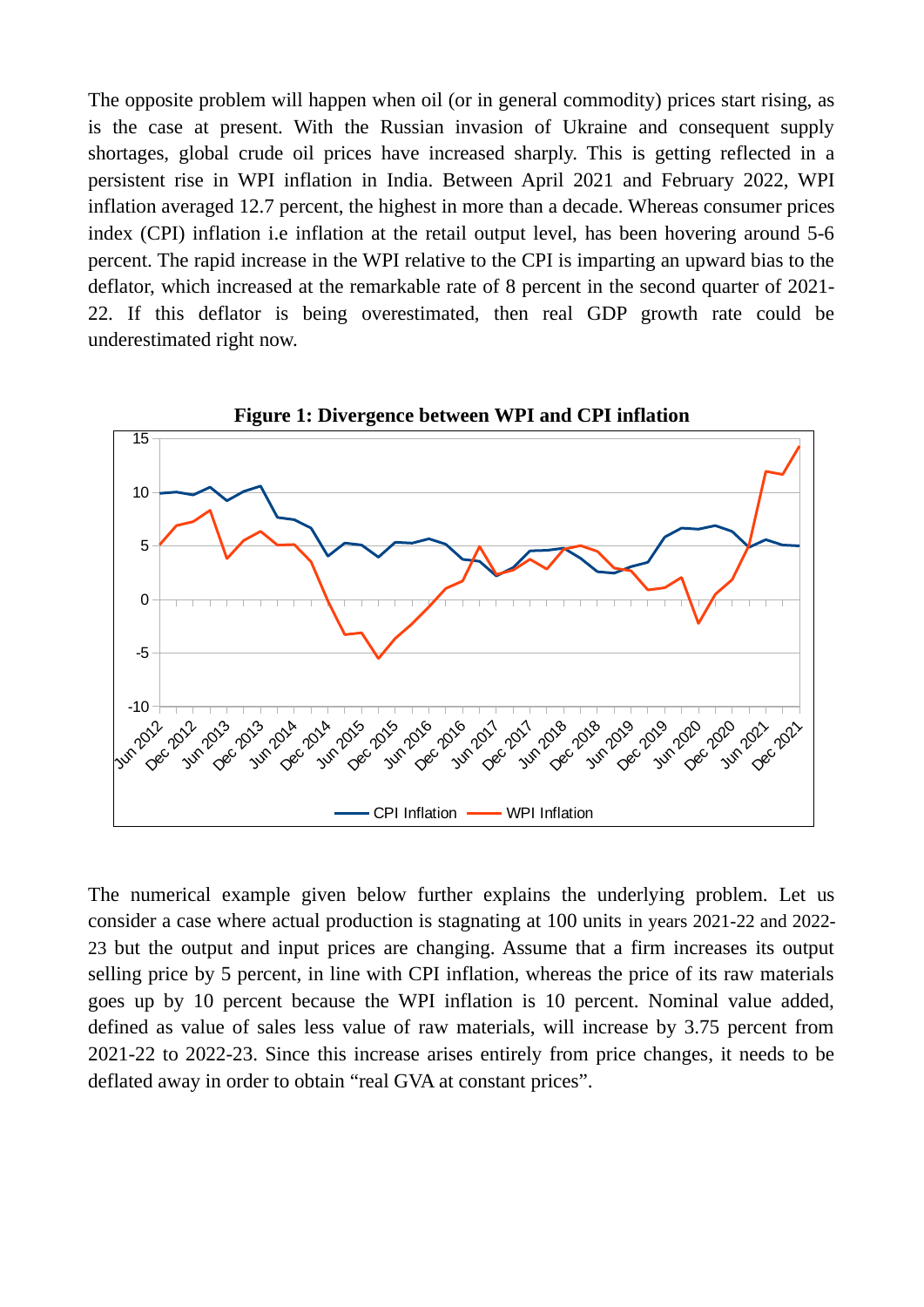| <sub>.</sub>                       | 2021-22 | 2022-23 | 2022-23                                   | 2022-23                                              | -- <del>---</del> --------<br>2022-23             |
|------------------------------------|---------|---------|-------------------------------------------|------------------------------------------------------|---------------------------------------------------|
|                                    | Nominal | Nominal | Real                                      | Real                                                 | Real                                              |
|                                    |         |         | Estimated<br>using<br>Double<br>Deflation | Estimated<br>using<br>Single<br>Deflation<br>and WPI | Estimated<br>using Single<br>Deflation<br>and CPI |
| <b>Sales</b>                       | 100     | 105     | 100                                       |                                                      |                                                   |
| Raw<br>materials                   | 20      | 22      | 20                                        |                                                      |                                                   |
| Nominal<br>value<br>added          | 80      | 83      | 80                                        | 75                                                   | 82                                                |
| <b>CPI</b><br>inflation<br>$(\% )$ |         | 5       |                                           |                                                      |                                                   |
| <b>WPI</b><br>inflation<br>$(\% )$ |         | 10      |                                           |                                                      |                                                   |
| Growth<br>in<br>value<br>added (%) |         | 3.75    | $\overline{0}$                            | $-6.25$                                              | $-1.25$                                           |

**Table 1: Single vs Double Deflation illustrated with a numerical example**

Source: Authors' estimates

As Table 1 shows, using the "double deflation" methodology real GVA growth is zero. This makes sense because actual output has remained unchanged. However, if the CSO's method of single deflation is applied, we would take the nominal value added and deflate it by the WPI. Since nominal growth is 3.75% and the WPI has gone up 10%, the real GVA growth would be estimated to be -6.25 percent. In other words, growth would be significantly underestimated. $8$ 

This problem of single vs double deflation is not new in India nor did it start with the release of the 2011-12 base year GDP series. This is an old problem which regained importance once the new series was published. Under the old system of GDP estimation, real growth rate was calculated using volume based measures. Whereas in the new system, it

<span id="page-6-0"></span><sup>8</sup> This example assumes that in the CSO's single deflation procedure, WPI is the only price index that is used. In reality however the CSO uses a combination of WPI and CPI but the WPI plays an overwhelming role as the GDP deflator.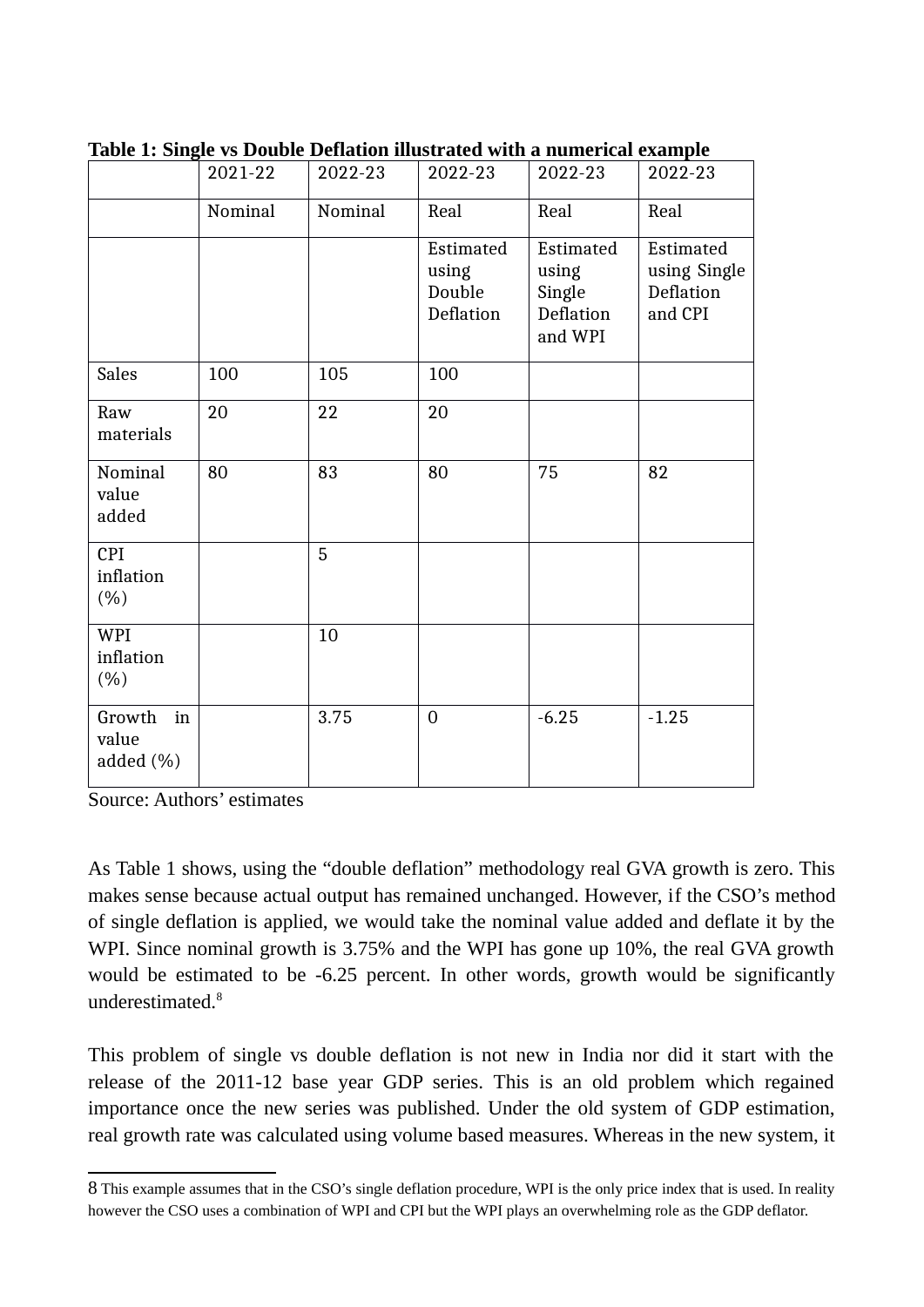is calculated using value based measures (Nagaraj et al, 2019) which in turn has made the deflator issue more critical. Moreover, in the initial few years after the release of the new series, the WPI and the CPI series diverged significantly with WPI plunging on the back of low oil prices and CPI being higher. In 2015-16, the year when the new GDP series was introduced, WPI inflation was -3.7 percent while CPI rose by 4.9 percent and this divergence was found till 2017-18 implying that purely on this count, the real GDP growth rates in the new series may have been overestimated.

This divergence between the WPI and CPI can keep recurring from time to time because oil and other commodity prices can be quite volatile and are highly susceptible to global economic and political shocks. Whenever there is such a divergence, GDP growth is going to be incorrectly estimated. Hence this is a serious problem that needs urgent attention.

# **2.3 Service sector deflator**

Deflator problems also plague the estimates for the service sector, which accounts for bulk of the Indian economy. Currently, the CSO uses a combination of WPI and CPI to deflate the nominal values for this sector. Using WPI as a deflator is erroneous because the weight of services in the WPI basket is negligible. WPI does not measure the price of services. The fact that it mostly reflects the price of commodities, such as oil implies that when oil prices fall, the WPI falls, and this leads to measured deflation in the services sectors (notably finance and trade) even if service costs could actually be rising. As a result, growth in services could be overstated by a large margin (Sengupta, 2016a).

# **3. Issues with nominal GDP**

While the deflator problems are likely to distort the calculation of real GDP growth rates, there are several problems with the nominal GDP data under the new series. We briefly discuss a couple of them here.

# **3.1 MCA21 database**

The use of the MCA21 database for computing value added in the private corporate sector has perhaps attracted the maximum criticism and has been at the heart of the GDP measurement debate.<sup>[9](#page-7-0)</sup> Among the plethora of problems associated with the use of this database, a major one concerns the "blowing-up" problem. Scaling up or extrapolating from smaller samples to capture the output produced by the universe of all companies while not a new feature of the 2011-12 GDP series has become more complicated with the use of the MCA21 database.

<span id="page-7-0"></span><sup>9</sup> The MCA 21 database replaced the Annual Survey of Industries (ASI) database in the new GDP series.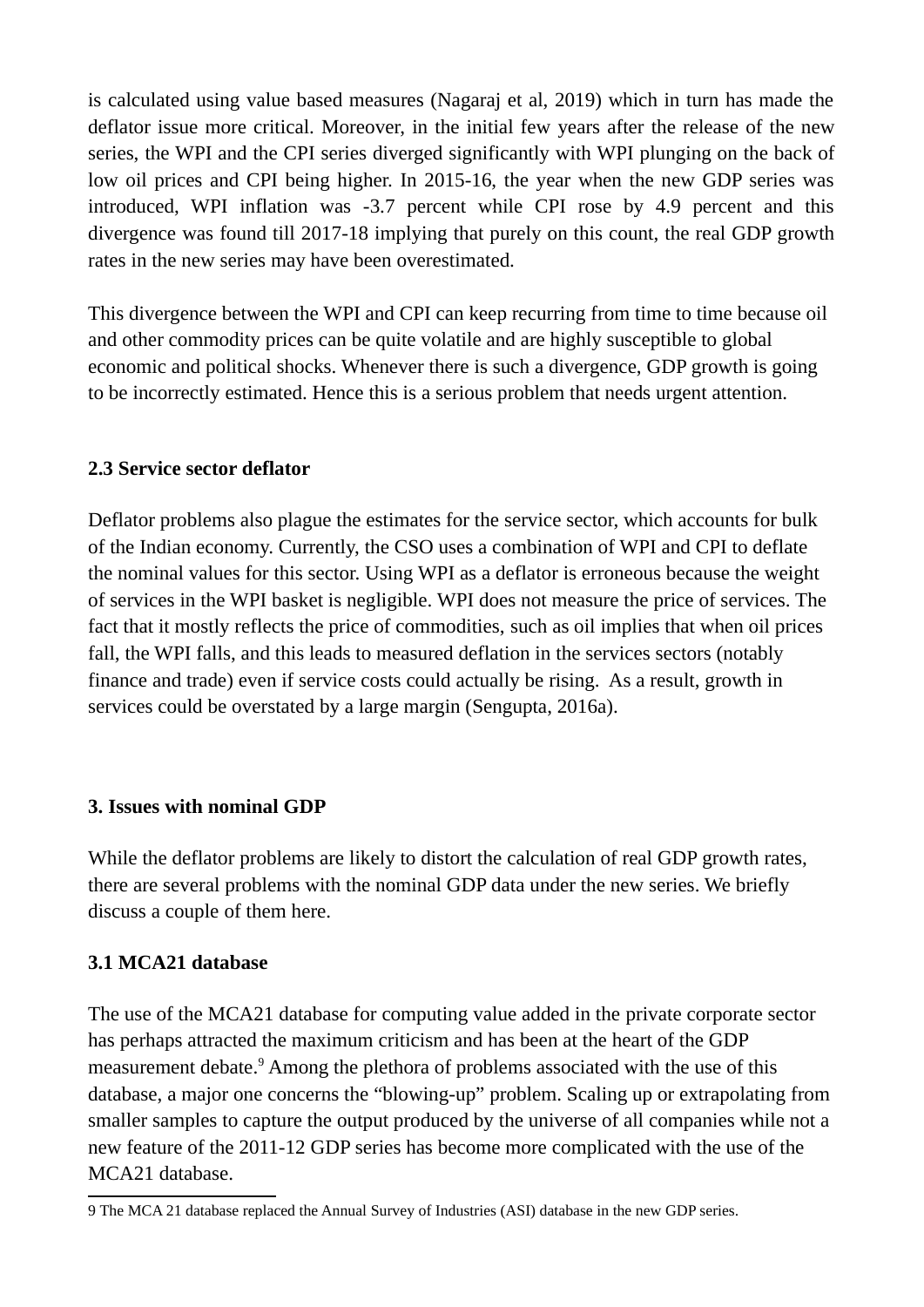In the new methodology, an "active" set of companies consists of those who have filed their annual financial returns at least once in the past three years. This set is what the CSO considers the universe of companies whose GVA must be estimated to get the GVA of the private corporate sector. The sample for any given year on the other hand consists of "available" companies which have filed their returns in that year. Not all companies file returns every year and the CSO does not have data on the returns of the non-filing, active companies i.e. companies that are a part of the universe but not a part of sample so to speak. Hence, the GVA estimates of the non-filing or unavailable companies are obtained by *blowing-up* the estimates of the available companies.

As discussed in Nagaraj et al (2019), this procedure implies that in case of any problems with the unavailable companies, the blowing-up procedure might lead to erroneous estimates of growth rates. For instance if the unavailable companies have already been wound-up or they are loss-making or they are fictitious, shell companies that merely exist on paper, then scaling up the estimates of available companies might lead to overestimation of growth rates. In fact, it would also be deeply problematic if the "active" set of companies itself contained shell companies that engage in fictitious transactions in order to evade laws and file false returns.

While these problems have been highlighted in several studies (Nagaraj et al, 2019; Sapre and Sinha, 2016, 2017) the CSO till date has not made the year wise number of "available" and "active" companies publicly available. Hence, the exact number of companies for which the GVA is blown up on a yearly basis is unknown. Unless the CSO provides suitable evidence that the set of "active" and "unavailable" companies do not have the problems mentioned above and are indeed properly functioning companies with valid returns, the reliability of the GVA estimates obtained using this database will remain dubious.

# **3.2 Unorganised sector**

Estimation of unorganised sector output has always been difficult in India. In case of the unorganised sector, for unincorporated enterprises in manufacturing and services, benchmark GVA estimates are initially prepared at detailed activity level for the base year of (i.e. 2011-12). This uses GVA per worker for every activity which in turn is obtained from the Employment-Unemployment Survey and the Unincorporate Enterprise Survey. Once the estimation is done for the base year, for all subsequent years, GVA is obtained by extrapolating using various indicators that might be relevant to the corresponding economic activity.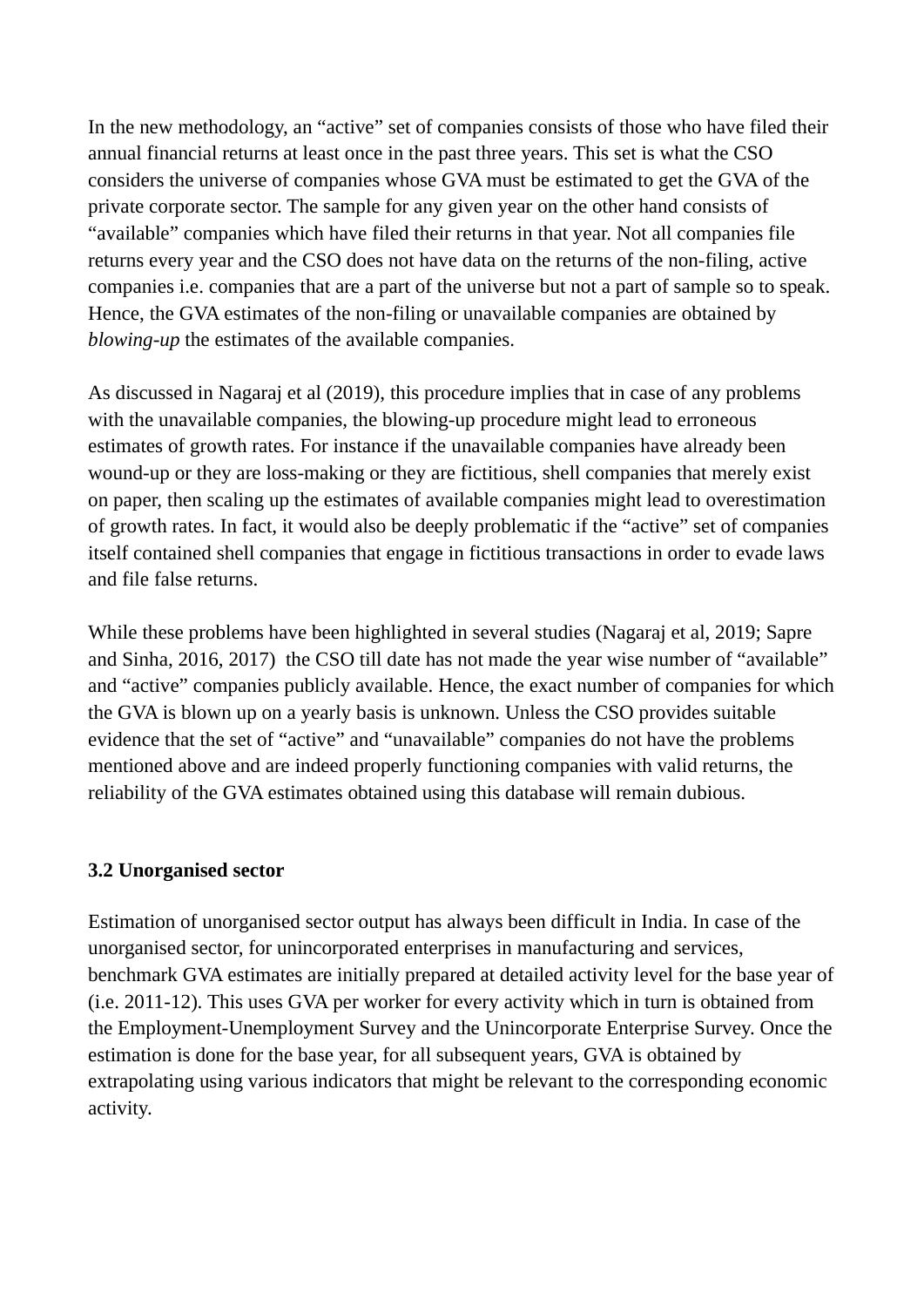For instance, for the unorganised manufacturing sector, the index of industrial production (IIP) is used as an indicator, for "maintenance and repair of motor vehicles and motor cycles", motor vehicles sales growth is used, for "accommodation and food service activities" or "storage and warehousing" or "real estate activites" corporate sector growth is taken as an indicator and so on.

The extrapolation assumes that the GVA of the unorganised and organised sectors are growing at the same rate for all years after the base year. This by itself, can be quite a problematic assumption, especially in instances when economic shocks might disproportionately impact the unorganised sector.

From 2016 onwards the unorganised sector has indeed been disproportionately affected by a series of shocks. First came the Demonetisation episode of November 2016 when overnight, more than 85 percent of the currency in India was declared illegal by the government. This was a huge monetary shock which hurt the unorganised sector significantly more than the organised sector.<sup>[10](#page-9-0)</sup> This is because the functioning of majority of the unorganised sector in the Indian economy depends on the use of cash (Bhattacharya and Mitra, 2017). In the aftermath of this shock, the unorganised sector was once again adversely impacted by the shoddy implementation of the Goods and Services Tax in 2017 (Mankar and Shekhar, 2017), which necessitated a particularly difficult and costly adjustment for the enterprises in this sector. In 2018, the non-banking finance (NBFC) sector experienced a mini crisis which in turn impacted unorganised sector firms since they depend heavily on NBFCs for funds. From 2020 onwards, the Covid-19 pandemic has arguably dealt a more severe blow to the unorganised sector compared to the organised sector enterprises.

Given these circumstances and in absence of any adjustment made by the CSO to account for these shocks and their impact on the unorganised sector, the assumption that unorganised sector has been growing at the same rate as the organised sector since 2011-12 is likely to lead to a big overestimation of nominal GDP growth rate.

Furthermore, the GVA per worker estimates used in unorganised sector output estimation are by now more than a decade old. This is because the surveys required for re-estimation of GVA PW need the census for their frame and the census is yet to happen. This implies that the unorganised sector GVA estimates might infact be far from reality.

# **4. Way forward**

<span id="page-9-0"></span><sup>10</sup> See for example, [https://thewire.in/economy/unprecedented-job-losses-wage-decline-unorganised-sector-post](https://thewire.in/economy/unprecedented-job-losses-wage-decline-unorganised-sector-post-demonetisation)[demonetisation;](https://thewire.in/economy/unprecedented-job-losses-wage-decline-unorganised-sector-post-demonetisation) [https://economictimes.indiatimes.com/small-biz/sme-sector/all-evidence-suggest-unorganised](https://economictimes.indiatimes.com/small-biz/sme-sector/all-evidence-suggest-unorganised-sector-smes-worst-hit-by-demonetisation-arun-kumar/articleshow/61542781.cms?from=mdr)[sector-smes-worst-hit-by-demonetisation-arun-kumar/articleshow/61542781.cms?from=mdr;](https://economictimes.indiatimes.com/small-biz/sme-sector/all-evidence-suggest-unorganised-sector-smes-worst-hit-by-demonetisation-arun-kumar/articleshow/61542781.cms?from=mdr)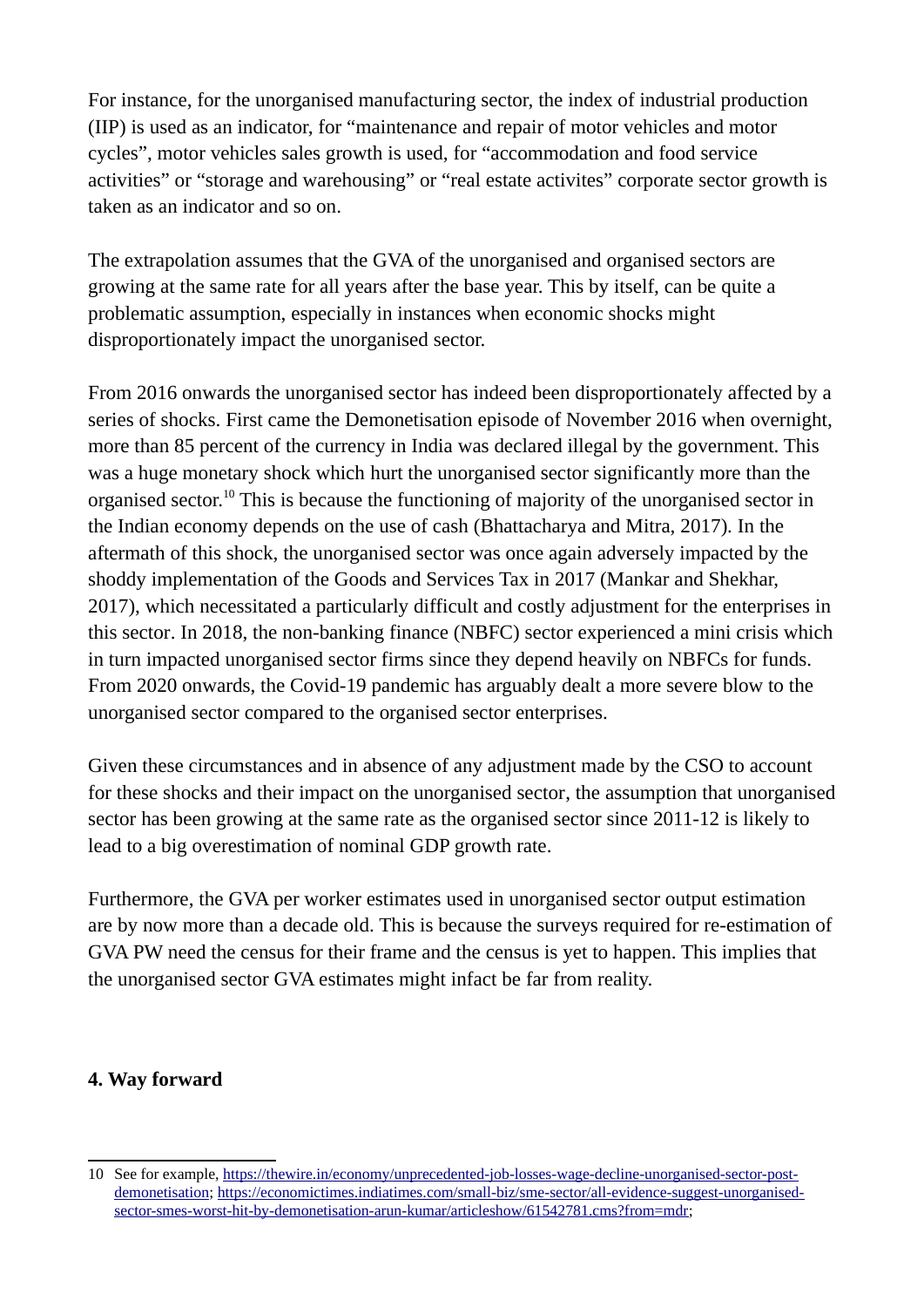The above issues highlight the urgent need to reform India's statistical system going forward, and more specifically, thoroughly re-examine the changes brought about in the new GDP series.

There appear to be recurrent problems concerning the GDP deflator in India. Steps must be taken to revise the method of deflation and to come up with new, appropriate deflators.

As mentioned earlier, in most countries, nominal values are deflated using the producer price index (PPI). India lacks a PPI, so the CSO uses the WPI instead. This is problematic for reasons already discussed. Efforts must be taken to develop a Producer Price Index (PPI) which would be an ideal deflator for nominal GDP estimates. This is in sync with the practices followed in the developed countries.

Currently there are no good service sector deflators. As discussed, using the WPI as a service sector deflator is inherently problematic. One alternative could be to use the relevant components of the CPI to deflate the service sector estimates. The change to CPI makes sense specifically for the services sector, because the CPI has extensive information on price movements in the various services subsectors (Nagaraj et al 2019). However, eventually an appropriate service sector price index must be developed.

Over time the transition must be made to the double method. This however is problematic now that the MCA21 database is used for GVA estimation. This being a database of financial accounts of companies does not contain information on output or input prices at a commodity level, which are required for doing double deflation.

To some extent using the CPI might also help, especially for the manufacturing sector, though it will not entirely solve the problems of the single deflation method. This is demonstrated in Table 1. Using CPI in the single deflation procedure gives a real GVA growth rate of -1.25 percent which is still better than -6.25 percent (obtained using WPI as the deflator) and is closer to the actual growth of 0 percent in this illustration. Commodities constitute a much smaller share of an average household's consumption basket and hence CPI does not suffer from the same problem as the WPI.

The estimation of the unorganised sector output needs to be revisited in order to account for periods when the growth rate of this sector might be significantly lower than that of the organised sector. The CSO must make some appropriate adjustments for such periods so that the aggregate GDP growth rate is not overestimated.

Lastly, a detailed statistical audit of the new GDP series needs to be conducted (Sapre and Sengupta, 2019) which would also look into the problems of using the MCA21 database. An independent committee consisting of national and international experts must be constituted, with the mandate and authority to diagnose the problems with the new series and recommend ways to resolve them. The findings of the committee must be made publicly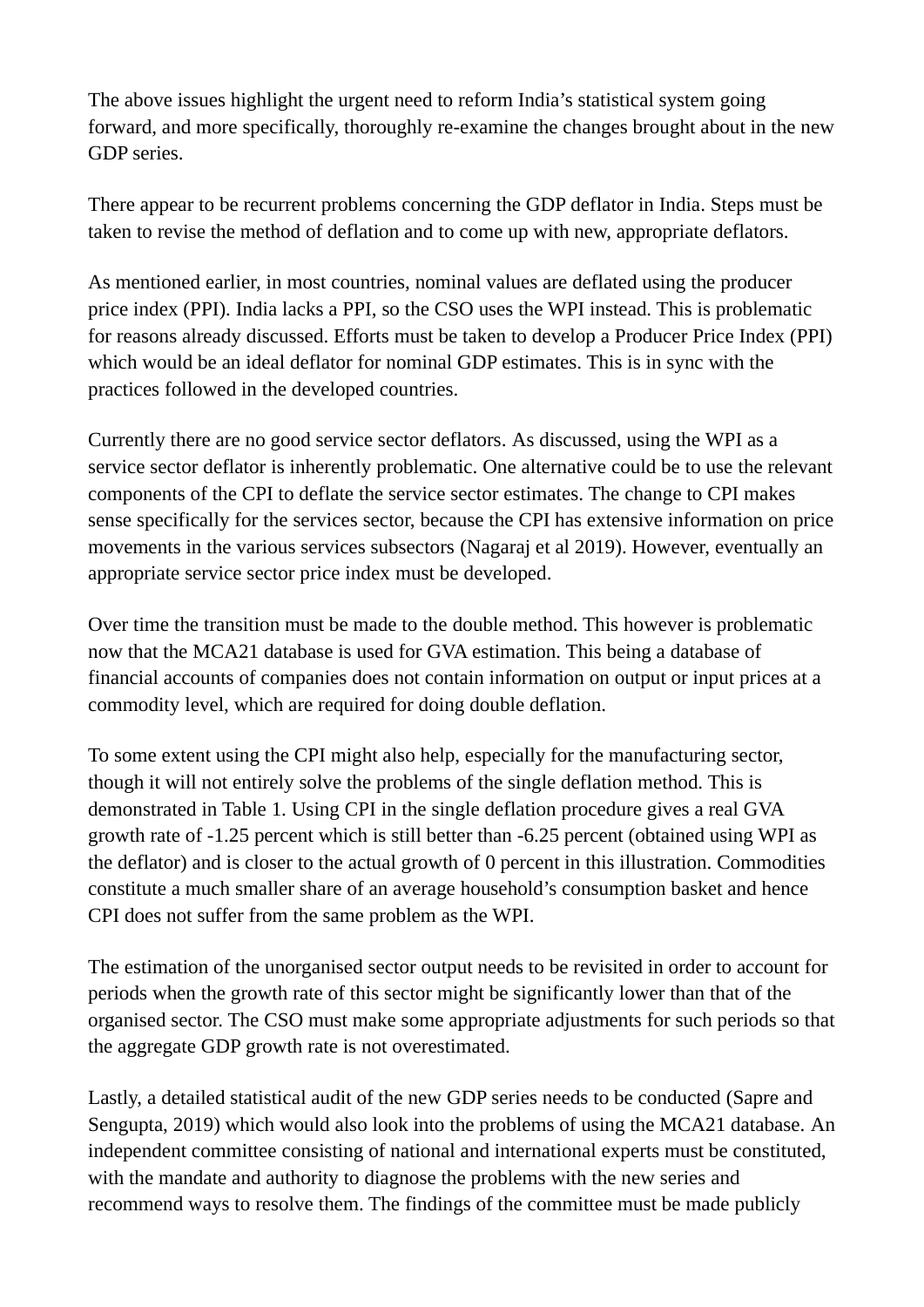available for the sake of accountability and transparency. The end objective should be to come up with a statistically sound and credible method of GDP measurement so that the data accurately reflects the conditions in the economy.

A well-defined communication policy is also vital as that would help the CSO to regularly engage with all categories of data users (Sapre and Sengupta, 2019). The release of the new GDP series, and the subsequent controversy has significantly eroded the credibility of the CSO as well. In order to re-establish the credibility of the institution and of the GDP estimates the CSO must keep the data users informed about the changes in data sources and estimation methods in a timely and transparent manner.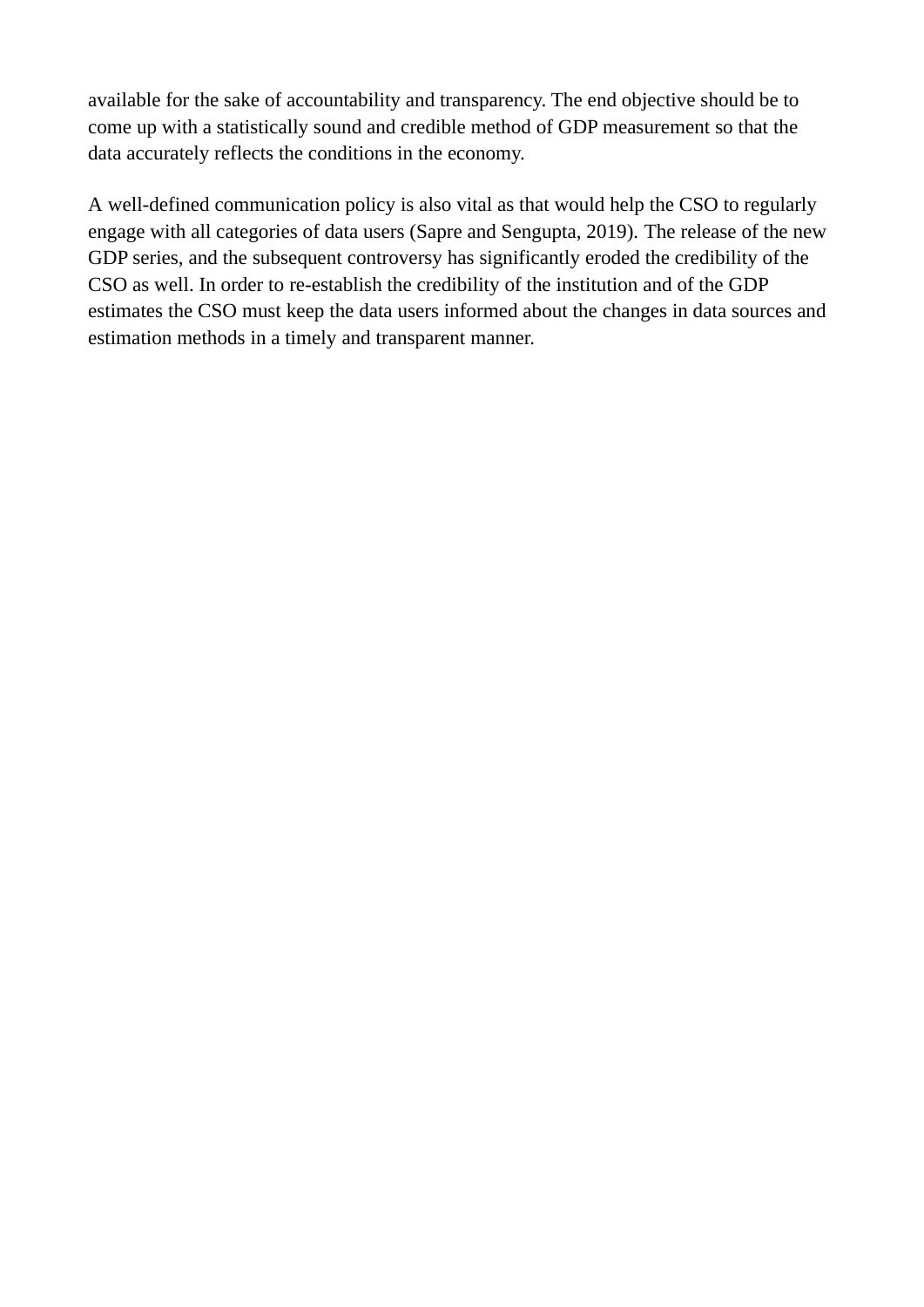#### **References**

Bhattacharya, K., and S. Mitra (2017), Reviving the informal sector from the throes of demonetisation, Ideas for India, February 13.

CSO (2015a), Changes in Methodology and Data Sources in the New Series of National Accounts, Base Year 2011-12, New Delhi Central Statistical Office

CSO (2015b), No room for doubts on new GDP numbers, *Economic and Political Weekly*, Vol. 50, Issue 16, April, 2015

CSO (2018), Proceedings of Awareness Workshop on Challenges and Issues of Official Statistics for Senior ISS Officers during 18th - 19th May, 2018, Bengaluru, Part I and II, National Statistical Systems Training Academy, Ministry of Statistics and Programme Implementation, Government of India, New Delhi.

Dholakia, R., R. Nagaraj and M. Pandya (2018), Manufacturing Output in New GDP Series, Economic and Political Weekly, Vol. 53, No. 35, September 1.

Mankar, R., and S. Shekhar (2017), Demonetisation and the Delusion of GDP Growth, Economic and Political Weekly, Vol. 52, No. 18.

Morris, S., and T. Kumari (2019) Overestimation in the Growth Rates of National Income in Recent Years? – An Analyses Based on Extending GDP 04-05 through Other Indicators of Output (January 1, 2019). Indian Institute of Management Ahmedabad-380 015 India, WP No. 2019-01-01.

Nagaraj, R. (2015a), Seeds of doubt on new GDP numbers Private corporate sector overestimated?, Economic and Political Weekly, Vol. 50, No. 13, pp. 14-17.

Nagaraj, R. (2015b), Seeds of doubt remain: A reply to CSO's rejoinder, Economic and Political Weekly, Vol. 50, No. 18, pp. 64-66.

Nagaraj, R. (2015c), Growth in GVA of Indian manufacturing, Economic and Political Weekly, Vol. 50, No. 24.

Nagaraj, R. and T.N. Srinivasan (2016), Measuring India's GDP Growth: Unpacking the Analytics & Data Issues behind a Controversy that Refuses to Go Away, India Policy Forum, National Council of Applied Economic Research (NCAER), New Delhi, 12-13 July 2016.